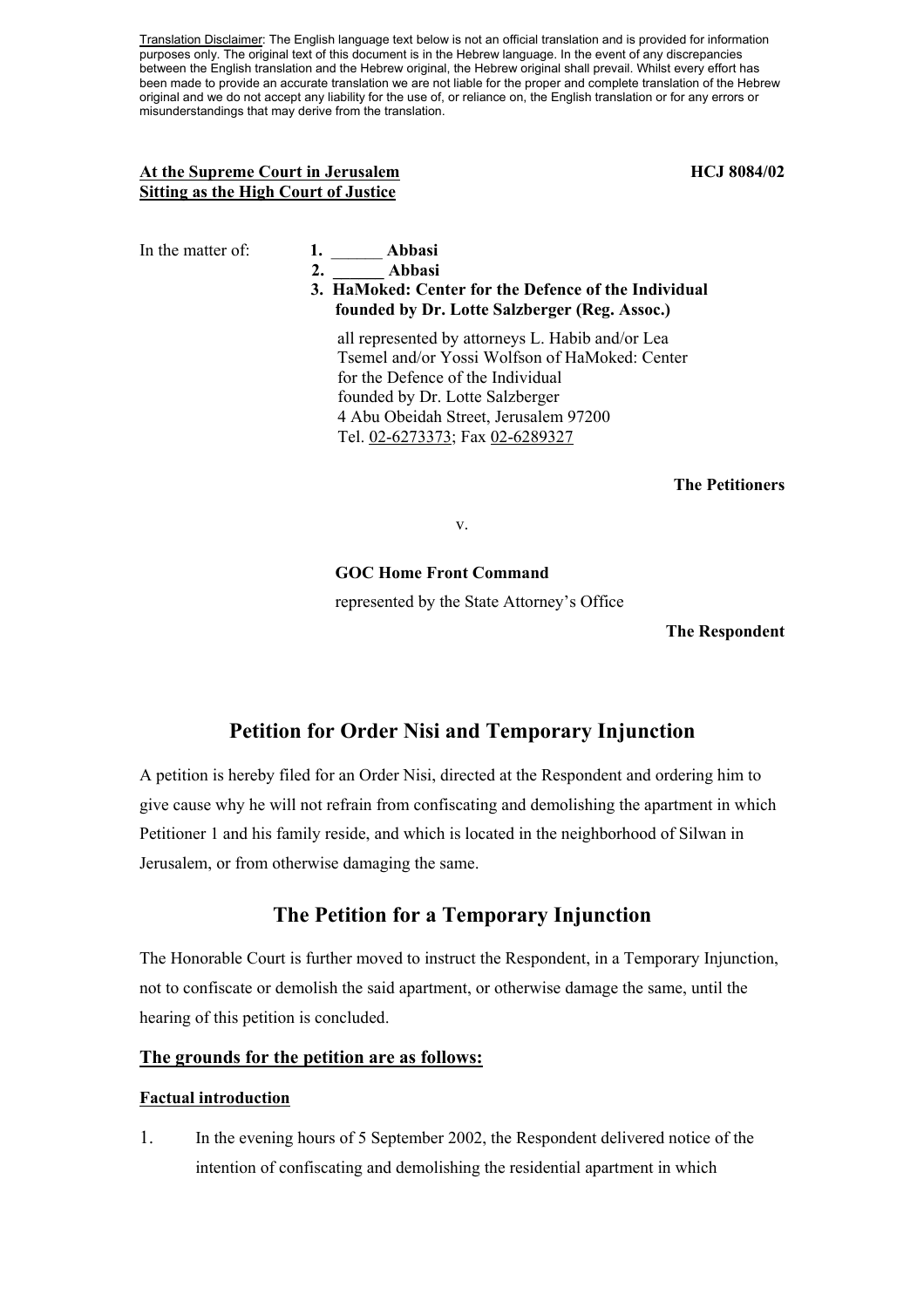Petitioner 1 resides, in accordance with the authority vested in him in Regulation 119 of the Defence (Emergency) Regulations, 1945 (hereinafter: the Regulation). In the text of the notice, an opportunity was given to submit an objection to the Respondent by 8 September 2002, and 48 hours to approach the Honorable Court from the date of receipt of the decision in the objection.

A copy of the notice and of the drawing attached thereto (hereinafter: the notice) are attached hereto as *Exhibit A*.

- 2. On 9 September 2002, the Petitioner, via his attorney, filed the objection, a copy of which is attached to this petition as *Exhibit B* and constitutes an integral part hereof.
- 3. On 19 September 2002, the Respondent's decision to dismiss the objection was received, after having been faxed the previous night, accompanied by the Confiscation and Demolition Order.

Copies of the decision and of the order are attached hereto as *Exhibits C* and *D*, respectively.

# **The Parties:**

- 4. Petitioner 1 is under arrest, married and the father of a 6-month old girl, and resides in a 3-room apartment.
- 5. Petitioner 2 is Petitioner 1's grandfather, and is the owner of the apartment in which Petitioner 1 and his family reside, and it was he who built it so that it may serve him in his old age.
- 6. Petitioner 3 is a registered association, which has engaged for many years in the protection of human rights.
- 7. The Respondent, GOC Home Front Command, has been authorized to act as the military commander for the Jerusalem region pursuant to the Defence (Emergency) Regulations, 1945. As such, he has the authority to issue confiscation, sealing and demolition orders pursuant to Regulation 119 of the said regulations.

# **The Legal Argumentation**

# **Petitioner 1 has not yet been convicted**

8. The Petitioners shall claim that the Respondent's decision to take these measures against the Petitioner's apartment is premature, since it was made even before his interrogation was completed.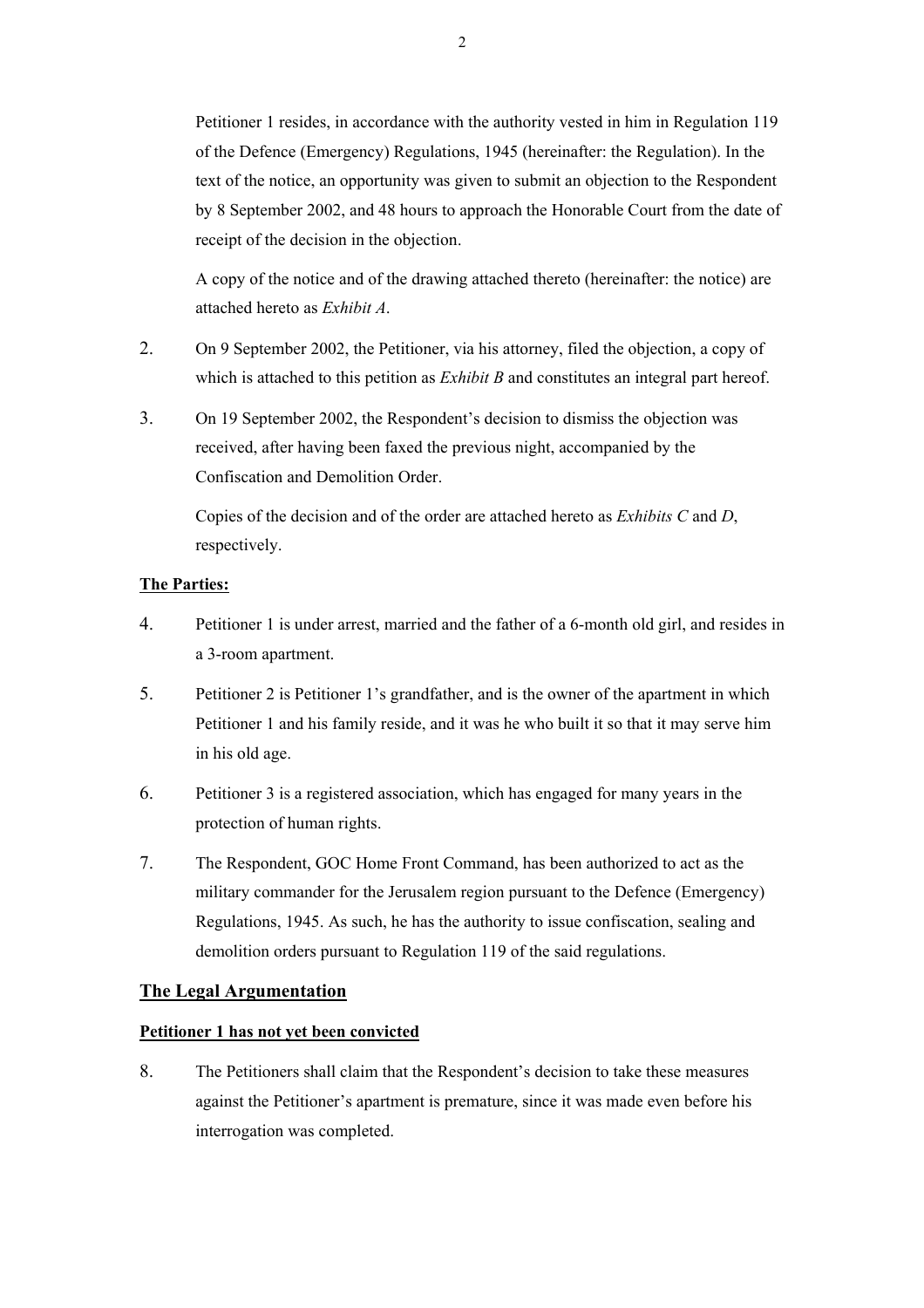At the time the notice was given and the objection filed, Petitioner 1 was undergoing investigation. This fact has compromised the ability of the Petitioner and his family to properly defend themselves. Only recently was an indictment filed against him.

- 9. a. This, however, is not enough, and the proceedings against Petitioner 1 have not ended. One cannot accept a situation in which a sanction of damaging a residential apartment is executed before the detainee's fate is decided in court.
	- b. The execution of the sanction at this stage, which, even if not aimed at punishing the family, it certainly stems from the suspect's culpability, constitutes an infringement of the basic principle of law, whereby a man is presumed innocent until proven guilty.
	- c. Damaging the apartment at this stage also infringes the principle of the separation of powers, and could send the message that the judicial proceeding against the detainee is a colorable proceeding only, and that his guilt was decided even before the Court made its decision.

What would the Respondent's answer be if, after the house is damaged, it turns out that the Court has acquitted the detainee of the charges against him, or of part thereof, which is a valid and feasible possibility in our legal system?

d. An administrative decision such as this can be left to a later stage, until the proceedings are concluded. For example, HCJ 2/97 and 11/97, *Halawe et al. v. GOC Home Front Command*, *Taqdin Elyon* 97 (3) 111, discussed damage to houses *in Jerusalem* only after the suspects had been convicted, as stated at the outset of the judgment:

> *Following the conviction of the persons involved in the attacks* (emphasis added, L.H.)**, GOC Home Front Command (Respondent 1) has issued, on 29 December 1996, orders for the confiscation and sealing of residential buildings in which the Petitioners reside**.

In our case, the damage is requested *before the conviction*.

10. The Petitioners shall claim that only in cases in which bringing the offender to trial is impossible, or involves great difficulty, can this authority be used without the need for a juridical ruling. However, once it was decided to bring the suspects to a criminal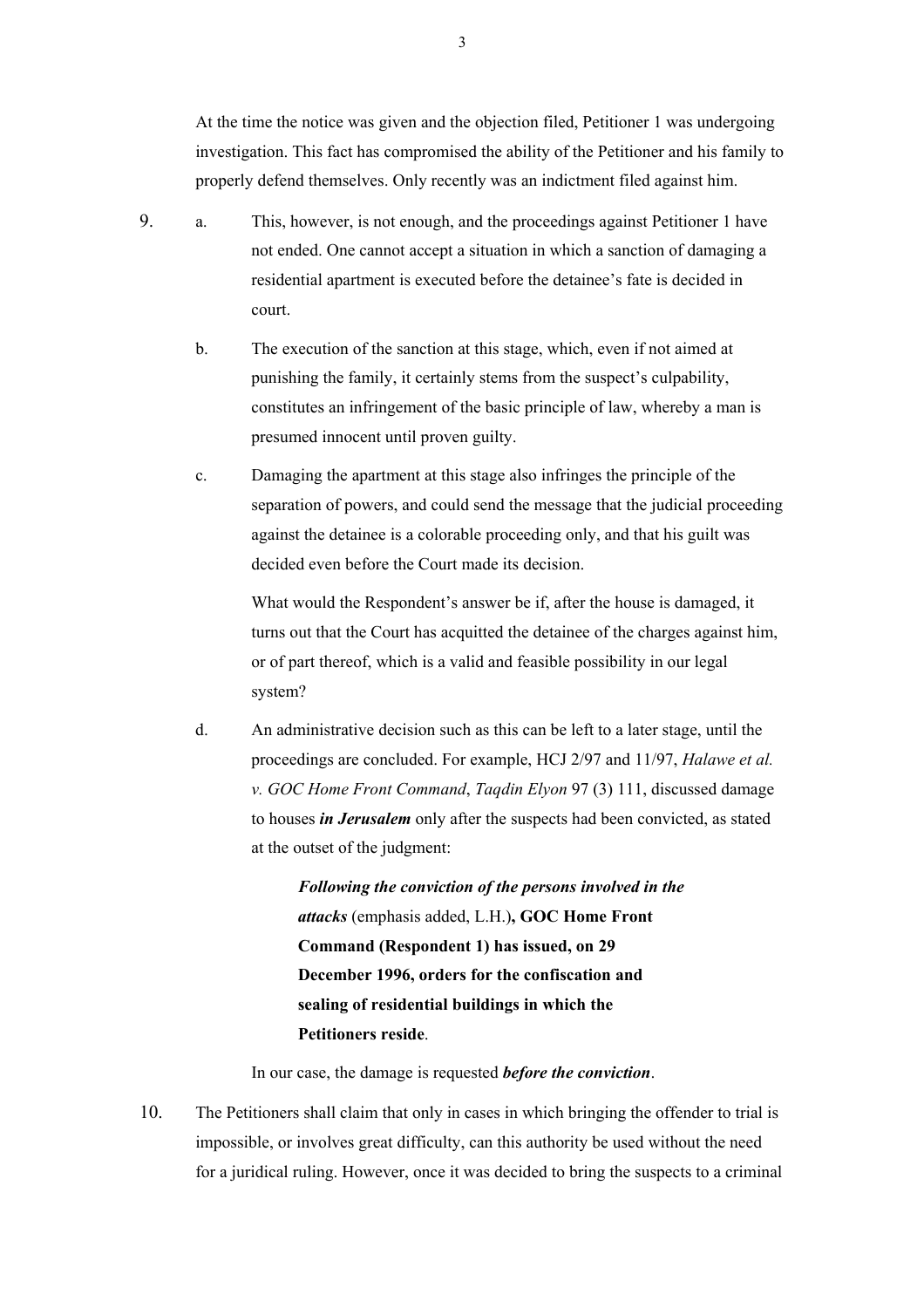trial, this proceeding has to be exhausted, and no additional parallel proceedings should be taken against the suspects.

- 11. The tried and true way should be preferred, and the judgment awaited, in the absence of weighty circumstances which would require deviating from this principle.
- 12. Also the case law of the Honorable Court has determined that instituting administrative proceedings before a judicial decision is irregular and extraordinary in the general principles of law.
- 13. a. HCJ 518/78 *Daniel Avrahami v. The Minister of Transportation et al.*, *Piskei Din* 32 (3) 675, discussed the issue of an administrative agency's authority to revoke a driving license prior to conviction. The court reviewed the language of the regulation, and determined as follows:

**The judgments on which Ms. Na'or relied do not support her arguments. Indeed, it was ruled not once, and recently in the said HCJ 338/77, in which a judgment was given by a majority opinion of three judges against two, that an administrative agency may exercise its punitive authority also without being preceded by a criminal conviction,** *but all of the cases in which it was so ruled, concerned the provisions of statutes which did not say, as does Regulation 264, that the condition to the exercise of the authority was the presence of proof before the authority that the person had "committed an offense"***. Therefore, those judgments are irrelevant to the case before us. Conversely, the judgment issued in FH 13/58 (***The City of Tel Aviv Jaffa v. Joseph Lubin***,** *Piskei Din* **13 118, 125;** *Pesaqim Avoda* **38 6) (re** *the City of Tel Aviv v. Lubin***) supports, to a certain extent, the interpretation argued by the Petitioner. Although it is true that that judgment cannot serve as a direct reference for the issue before us, because it concerned not the revocation of a license by the authority that granted it, but rather the infringement of a person's property by confiscating an asset of his, the reasoning given there for the majority's decision**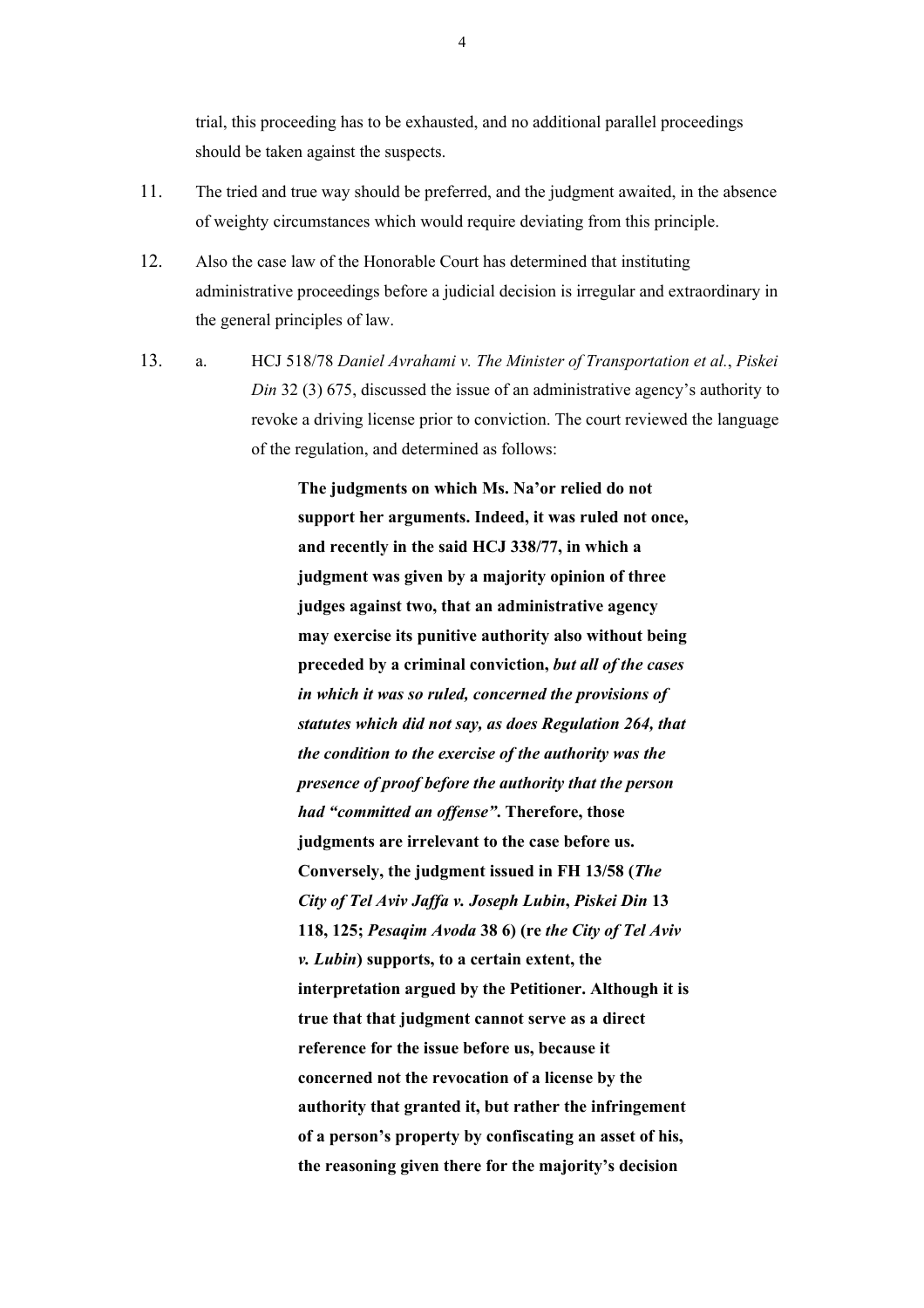**is equally applicable here. In that case it was ruled that an inspector may not confiscate pork without a judicial process, despite the fact that the authorizing article did not state that the existence of the process was a condition to the confiscation.** *The majority opinion in FH 13/58, which was expressed mainly in the opinion of Justice Landau (as was his title then), was based on the fact that legitimizing a pre-offense administrative confiscation is irregular from the point of view of the general principles of law.*

b. FH 13/58, *The City of Tel Aviv Jaffa v. Joseph Lubin*, *Piskei Din* 13 118, 125 quoted above, discussed the issue of an administrative confiscation of property before a judicial decision is handed down. It was ruled that the administrative authority should not be exercised in the case of an *infringement of property* before a judicial decision is handed down, even though the authorizing article does not condition the confiscation upon the existence of a judicial process:

> *And now just think how the interpretation which seeks to legitimize a pre-offense administrative confiscation is irregular from the point of view of general principles***. This was explained already in the majority judgment in the first hearing, and all I need do is summarize the same: This interpretation allows property to be confiscated without a prior judicial examination, not by a court or by some other judicial instance, and certainly not by the local authority itself or by the inspector, because, as the President comments… the authorizing statute does not confer upon the local authority the power to investigate or compel people to answer its questions or the questions of its inspectors. And yet, this interpretation conditions the confiscation authority upon the existence of facts which are far from simple, from the points of view of both the possessor's mental state… and the attendant circumstances… and the determination of the nature of the merchandise as**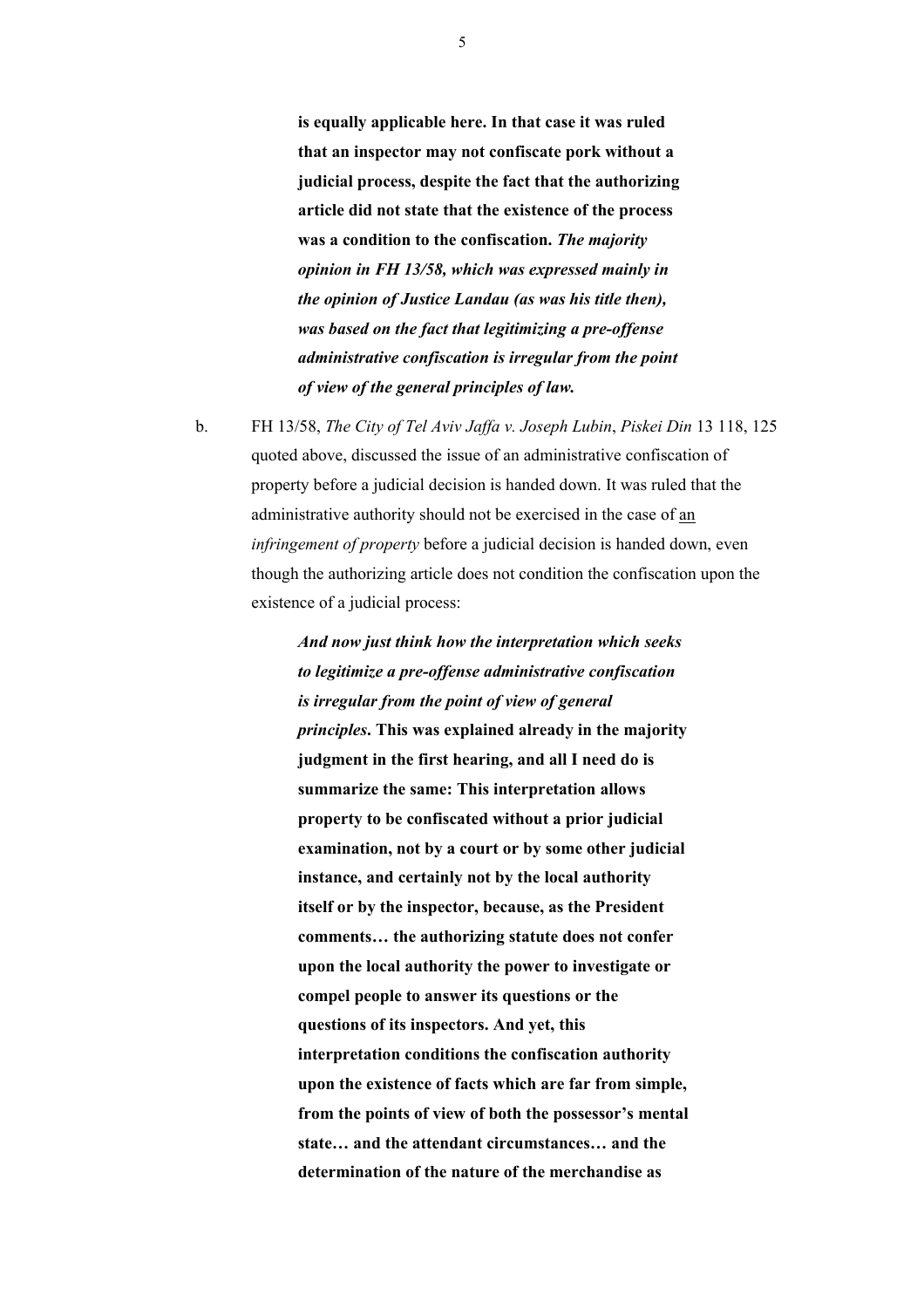**pork or as a pork food product (and the sausage will prove these evidentiary difficulties). To that one should add that the bylaw seeks to entrust the decision of all of the above to an inspector, without requiring him to have any training for this duty. Taking all of the above into account I, respectfully, concur with the President ... that "***this is a very rare case in legislation, and very difficult to accept from the jurisprudential point of view.*"

See: p. 125;

14. *Our case fulfills both conditions*, each of which justified, in the foregoing cases, postponing the agency's authority until the judicial decision is handed down: First, our case too concerns a critical infringement of property and of the property right, not only of the Petitioner but also of his family. Second, also the language of the Regulation and an internal comparison of its text, supports this outcome, and so it reads:

> **... or any house, structure or land ... whose inhabitants he knows ...** *to have committed, or attempted to commit ... any offence pursuant to these regulations***, an offense involving violence or intimidation or an offense that is tried in a military court.**

15. There is no justification for deviating from the above principle, in light of the passage of time since the suspects' arrest; in light of the fact that the case concerns residents of Israel and houses inside Jerusalem; and the fact that the injury would be inflicted upon innocent family members.

## **The Defence (Emergency) Regulations, 1945**

- 16. The said defence regulations, from which the Respondent draws his authority to issue the order, are anachronistic! Since the promulgation thereof, and over time, they have been replaced by more innovative, and less injurious, "civil" legislation.
- 17. Thus, for instance, the regulations dealing with administrative detention have been replaced by the Emergency Authorities (Detention) Law, 5739-1979. Also the regulations dealing with deportation have been revoked. In addition, the State no longer uses its clauses for prosecution.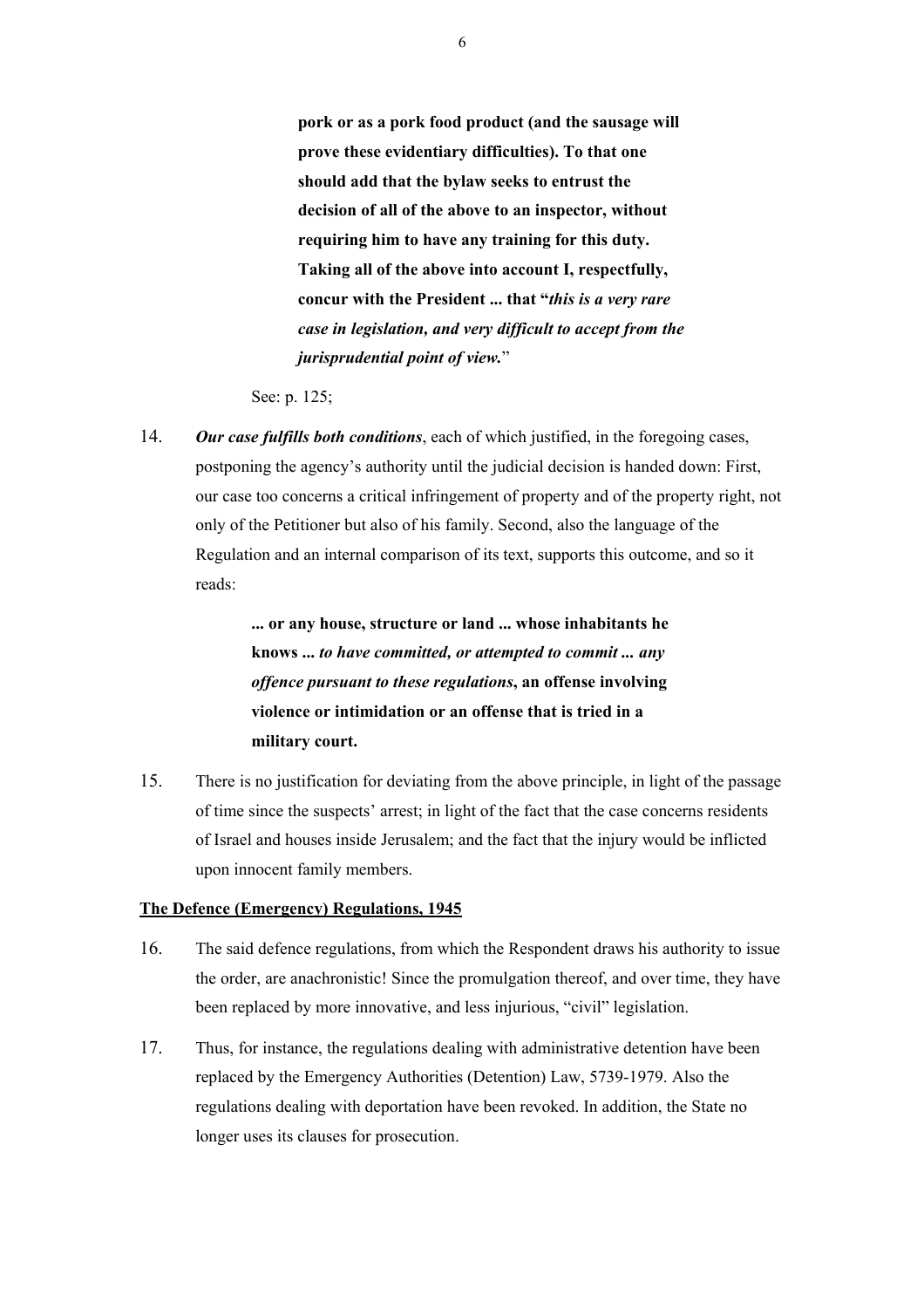18. As we can see, of all the issues included in the defence regulations, the majority of which have become a dead letter, only Regulation 119 remains, as a relic of the past, unused other than against Arabs. The Honorable Court is moved to declare that there is no room to make use of this regulation, particularly when exercised against residents of the State.

#### **Injuring the innocent:**

- 19. HCJ 2722/92 *Alamarin v. Commander of the IDF forces in the Gaza Strip*, *Piskei Din* 46 (3), 693, p. 700-701, listed the considerations which have to be weighed before Regulation 119 is exercised. It determined, *inter alia*:
	- **b. To what extent can it be concluded that the other residents, or some of them, were aware of the activity of the suspect or the suspects, or that they had reason to suspect the commission of this activity? It should be stated once more, to make matters clear, that such ignorance or uncertainty on this issue do not in themselves prevent the sanction being imposed, but the factual position in this regard may influence the scope of the commander's decision.**
	- **…**
	- **e. What is the severity of the result arising from the planned destruction of the building for persons who have not been shown to have had any direct or indirect involvement in the terrorist activity? What is the number of such persons and how closely are they related to the resident who is the suspect?**

In our case, the family members had no connection with the suspect's activity, nor is any such connection alleged. On the contrary, the family condemns the acts attributed to the son and has distanced itself therefrom.

20. It should be noted that the foregoing judgment related to the exercise of the Regulation **in the territories**, as distinguished from the exercise thereof **inside the territory of the State**, and against the residents thereof. The Petitioners shall claim that the said consideration regarding the degree of the family's involvement, should be given conclusive weight in this case, as explained also below.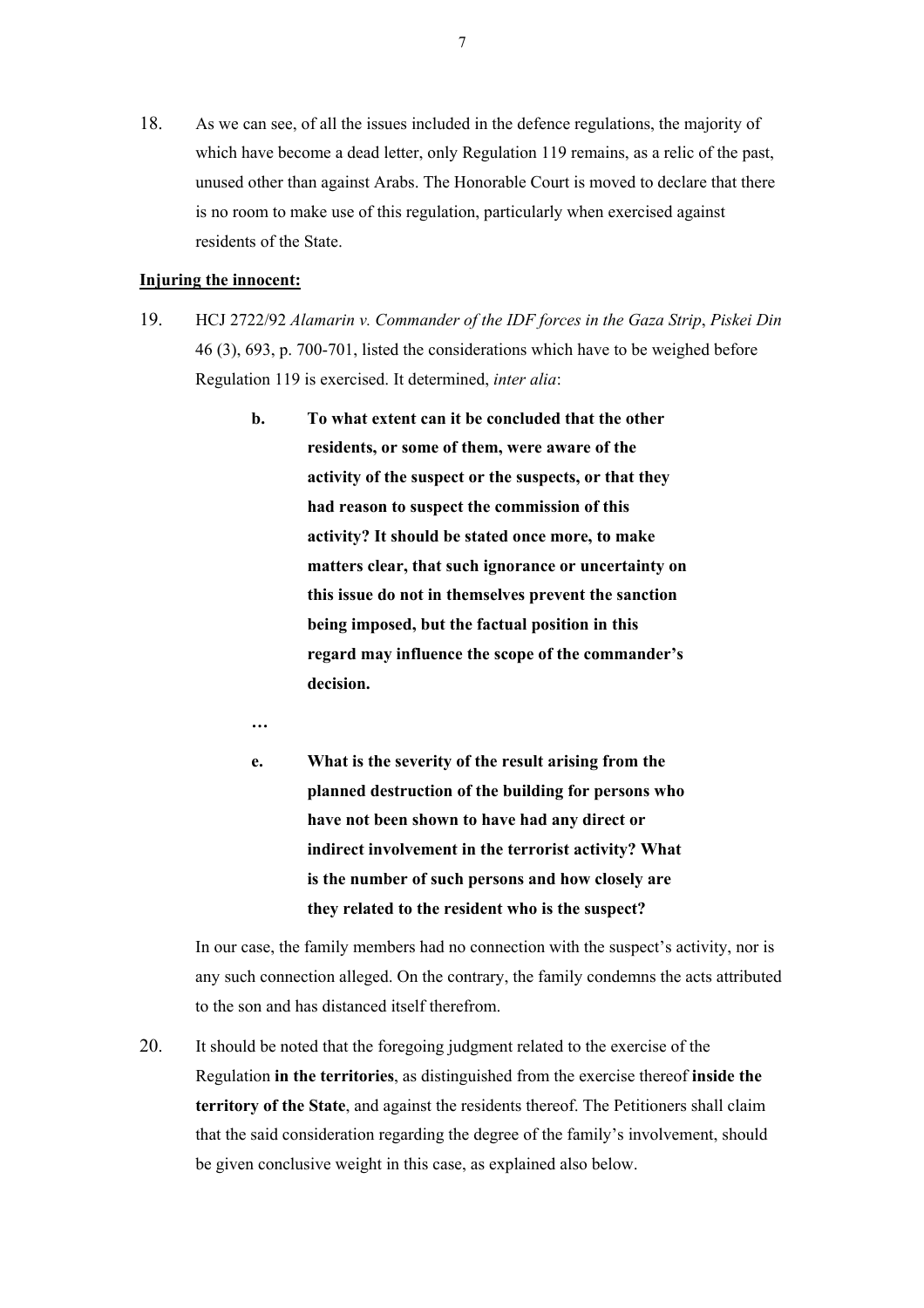- 21. The order which is the subject matter of the petition constitutes, in fact, a direct and enhanced injury to the family members, and twice infringes their constitutional rights, which are fixed in the Basic Law: Human Dignity and Liberty. The order severely injures the property right of Petitioner 2, fixed in Article 3 of the Basic Law, whereby "there shall be no violation of the property of a person". This injury also amounts to an injury to the dignity of the Petitioner's family, since it denies their right to shelter and habitation, and violates the most important property of all, the roof over their heads, in which matter, Article 4 provides that "all persons are entitled to protection of their life, body and dignity".
- 22. The family members' status as residents of the State must carry substantial, and even decisive, weight in the exercise of the Respondent's authority, which requires adhering to a more stringent standard as compared with the residents of the territories, and in the territories, in which fighting is going on.

#### **The position of the Minister of Defence**

23. From the publications in the media we have learned that the Minister of Defence, before giving his final consent, *objected to the issuance of the orders against the houses, since they are located inside the territory of Israel*. From the contents of the publication it may be inferred that the Minister would object to the sanction being exercised against citizens, as distinguished from residents.

A copy of the news item from *Haaretz* newspaper of 9 September 2002 is attached hereto as *Exhibit E*.

- 24. The mere fact that the initial and instinctive position of the Minister of Defence was to object to damaging the houses, enhances the argument that exercising the Regulation in Jerusalem is a severe and irregular measure which cannot be accepted. The objection thereto was the immediate position, and the correct one in the Petitioners' view.
- 25. From the text of the item it may be inferred that the Minister of Defence's approval resulted from irrelevant considerations: The fact that the Petitioners are not **citizens of the State** cannot render their rights more vulnerable, at least according to the law and particularly the Basic Law: Human Dignity and Liberty, which makes no distinction between residents and citizens.

On the contrary, it is, rather, the population which does not enjoy some of the rights to which citizens are entitled (such as voting to the Knesset), which becomes more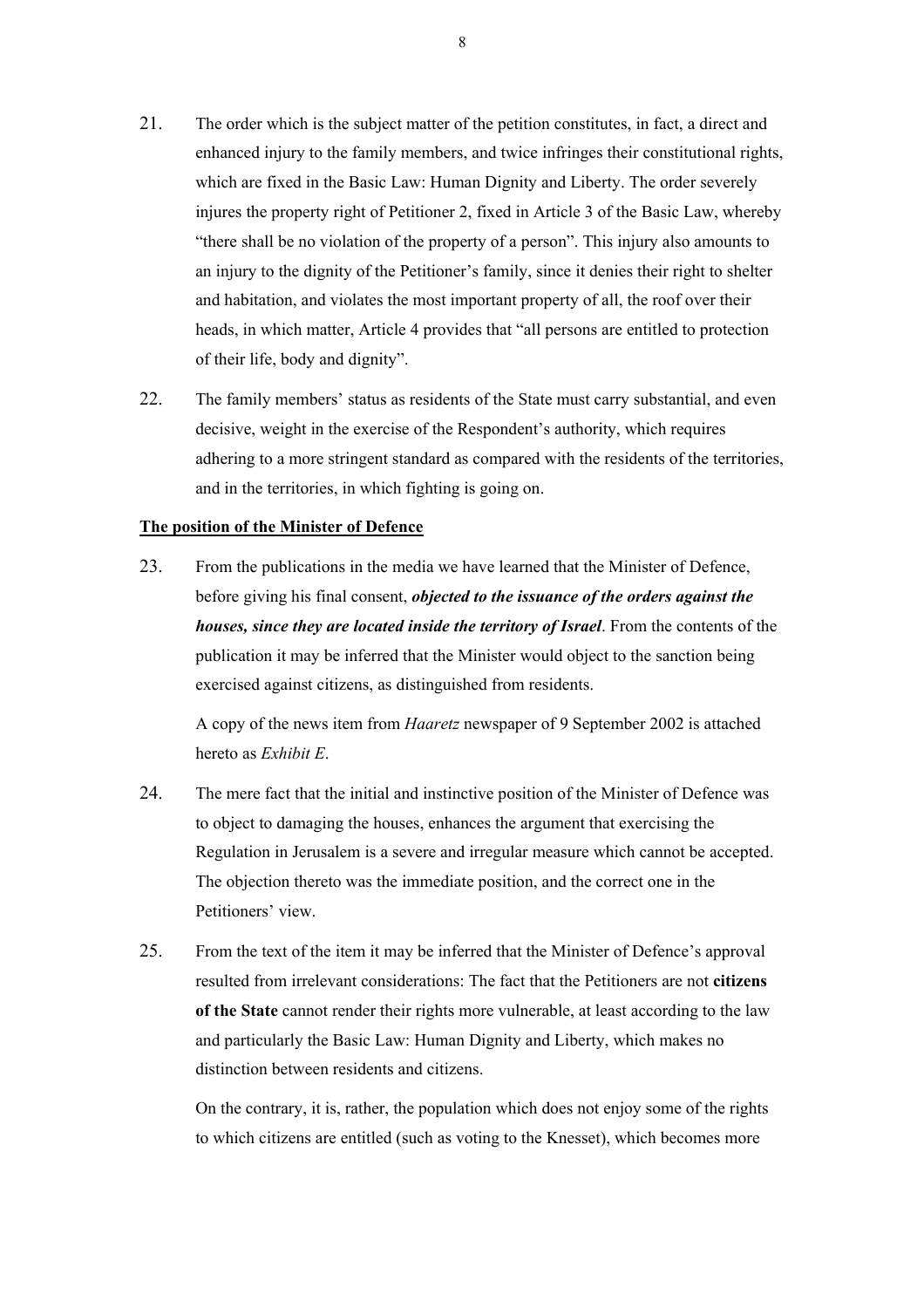vulnerable, and is more needy of and entitled to the enhanced protection of the authorities.

The protection of the foreigner, in the Jewish sources, was a fundamental principle and a cornerstone in the moral conception, and was compared to a citizen:

**When a stranger resides with you in your land, you shall not do him wrong. The stranger who resides with you shall be to you as the native among you, and you shall love him as yourself, for you were aliens in the land of Egypt** (Leviticus 19:33-34). [Translation: The New American Standard Bible]

#### **Sanction of a belligerent nature – inside Jerusalem:**

26. Already in the past, the Court has expressed its aversion to the mere dealing with the damaging of houses pursuant to the Defence Regulations, and the sense of alienation at dealing with an act of a belligerent nature. In HCJ 1730/96 *Sabih v. Major General Ilan Biran*, *Piskei Din* 50 (1) 353, p. 368-369, the following opinion was stated:

> **However, none of this can allay the sense – the strong sense – that we are not dealing with our own. Indeed, we do not deny that our citing of ordinary administrative precedents, and our application thereof to irregular decisions such as the decision to demolish houses in Judea and Samaria, embraces no little artificiality and the mixing of apples and oranges. Moreover: Our dealing in the review of demolition orders is accompanied by a strong sense of alienation. And this is not because it is beyond our power and authority to intervene in the Military Commander's decision. It was not on a single occasion that we intervened in the Military Commander's decision, reversed decisions he had made, and ordered him to act so and not otherwise. The sense of alienation is rooted in that the act of** *demolishing houses pursuant to the Defence Regulations is, by its mere nature and character, an act of war***. And acts of war are not acts which are daily addressed by the courts.**

If the aforesaid is true with regard to the Court, it is most certainly true with regard to residents of the State, against whom such "act of war" is committed!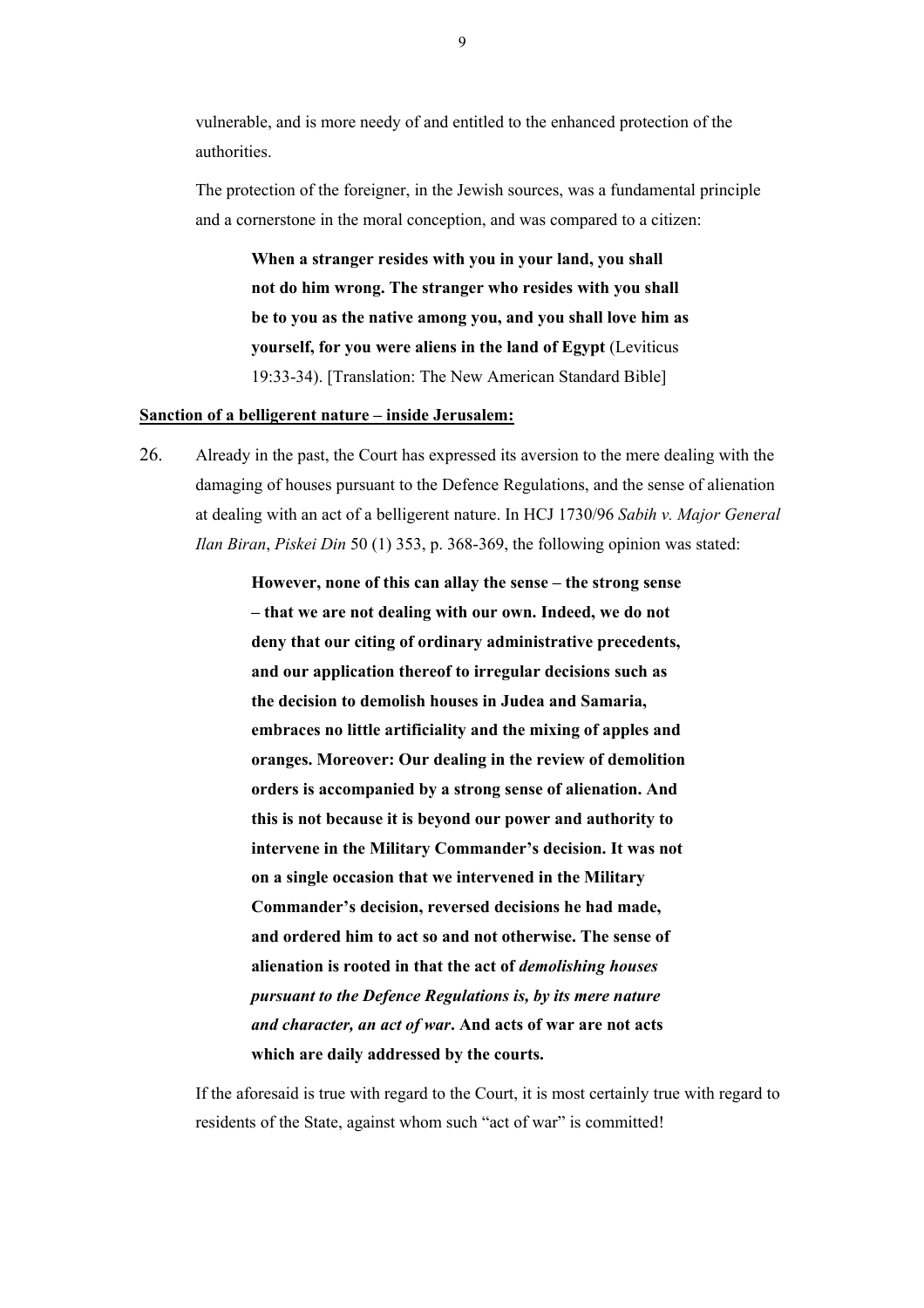27. The Honorable Court has recently refused, in a series of judgments, to intervene in the military system's discretion regarding the exercise of this sanction and other acts, that are taken **in the territories as part of the belligerent acts performed there**, and the massive exercise of a variety of sanctions was enabled under the caption of the deterrence of the masses and the elimination of terror. The Court emphasized that the justification for exercising the sanction was the general state of warfare, and the need for deterrence:

> **The State of Israel is in the midst of a state of warfare. The army is taking a series of belligerent acts, the purpose of which is to restore security to the region and to the state. In the framework of such acts, and due to the deterring nature thereof, the army wishes to demolish houses which were occupied by terrorists who had taken life and shed blood.**  *We have neither been asked to, nor shall we take any stand on the necessity and effectiveness of the demolition acts. This is a matter for the army, and as such constitutes part of the overall warfare activity*.

See: HCJ 6696/02 *Amir et al. v. Commander of the IDF forces in the West Bank*; and see also: HCJ 2977/02 *Adalah et al. v. Commander of the IDF forces in the West Bank*, *Piskei Din* 56 (3) 6 regarding the demolition of houses in the Refugee Camp of Jenin; and see also HCJ 2936/02 *Physicians for Human Rights v. Commander of the IDF forces in the West Bank*, *Piskei Din* 56 (3) 3 regarding harming medical teams.

28. There is no claim that any belligerent activity is taking place in Jerusalem. Therefore, the mere execution of the sanction inside Jerusalem and against its residents is not obvious and requires a close scrutiny as to the degree of its necessity and legality.

The Respondent's latitude, also in times of war, has to be limited in cases of "internal" operations, inside the sovereign territory of the State, and against its own residents, and all the more so when the sanction will injure innocent people.

**From the mere definition of the area as sovereign territory, arises the presumption that the sovereign is able to enforce order and achieve its goals using "civilian" means, and without resorting to acts of a belligerent nature**.

29. Also in times of war, we said, and shall add, particularly in times of war: It is precisely in these difficult times that the distinction between inside and outside has to be clear and unequivocal; it is precisely nowadays, when the army demolishes and seals houses in the territories, that similar action inside Jerusalem should be avoided.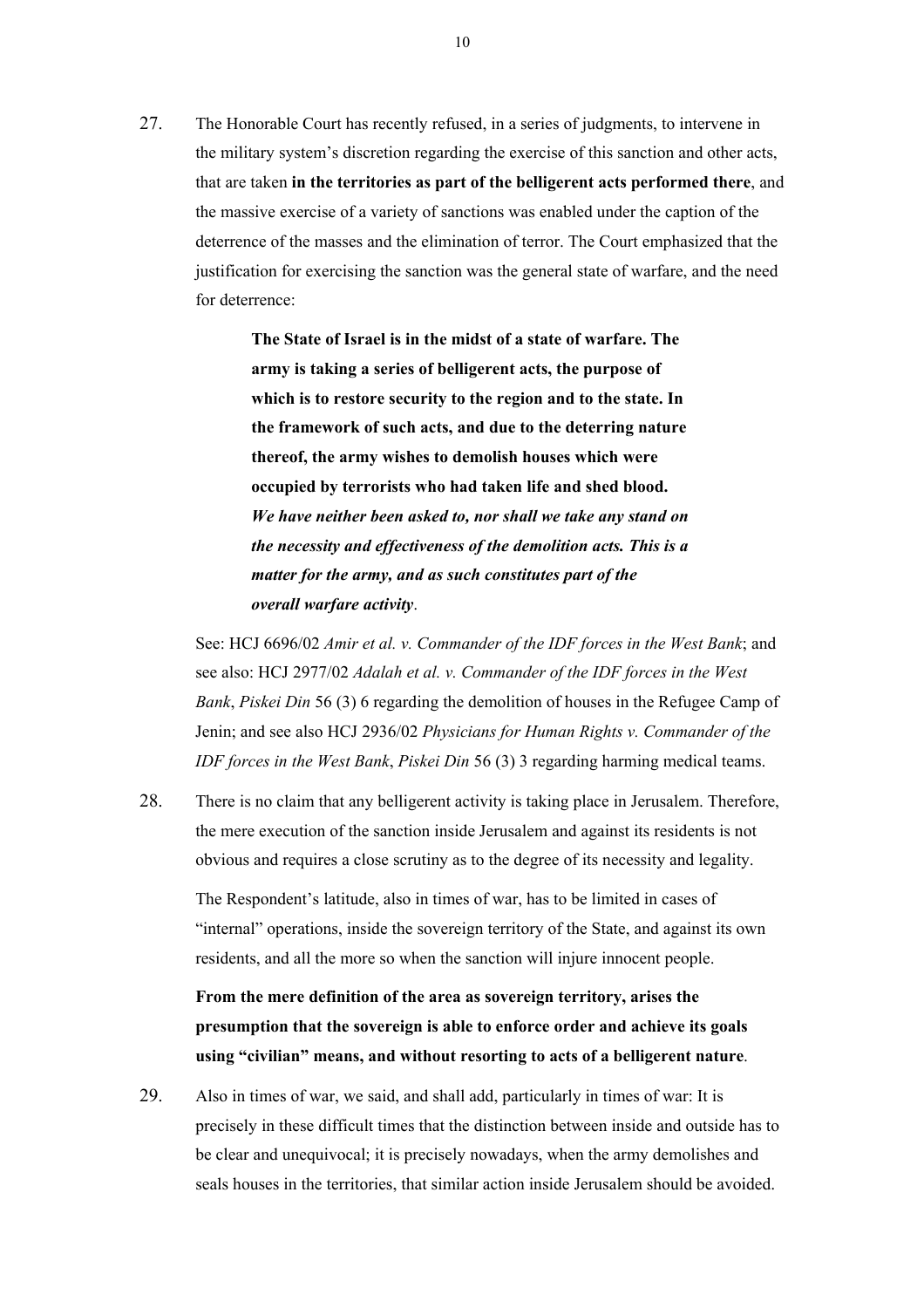This self-restraint is called for from the mere sovereignty, and constitutes an important layer in the components thereof, whose weight actually increases in times of warfare.

30. This distinction is enhanced from the families' point of view: Blameless residents of the State expect to be treated reasonably by government. The requested sanction cannot be defined as such treatment, not only because its nature is loathsome, also to this Honorable Court, but also because its being part of the "means of warfare" that are available to the army in the territories. A means that is acceptable in a warring territory is not, and cannot, be acceptable in sovereign territory.

# **Deterrence and the means for achievement thereof**

31. And what is the justification for taking similar steps *inside Jerusalem*: The Respondent will certainly claim that the longed-for deterrence justifies it. It appears that this consideration should be summarily rejected: since the beginning of the Intifada, the Jerusalem population's share in the activity has been very limited, and negligible compared to the territories. This behavior has even been praised every so often by the Mayor of Jerusalem and by others.

The Respondent must demonstrate that weighty considerations do indeed exist and justify taking this step inside Jerusalem, as well as that importing acts of war against innocent residents into it, is essential.

32. The use of the "heavy artillery" of deterrence, without giving weight to the requisite distinctions and to the level of peace prevailing among the "target population", the residents of Jerusalem, could void this concept of any content. Also in these difficult times, a gradation of penalization and deterrence has to be maintained, while taking into consideration the level of placidity among the population in general.

#### **The efficacy of the sanction**

- 33. Taking this draconian measure of demolition of a house pursuant to Regulation 119 in the midst of a civilian population, the necessary consequence of which it to injure innocent people and commit environmental penalization, even if this is not its goal, could actually achieve the opposite results.
- 34. It is feared that in the heat of the events, and the roar of the cannons, the Respondent has acted according to the same considerations which guide the army in the acts of war in the territories, and has not reasonably considered the entirety of the circumstances. Therefore, even if the Honorable Court will not be willing to examine the efficacy of the sanction, it should at least check whether the Respondent has even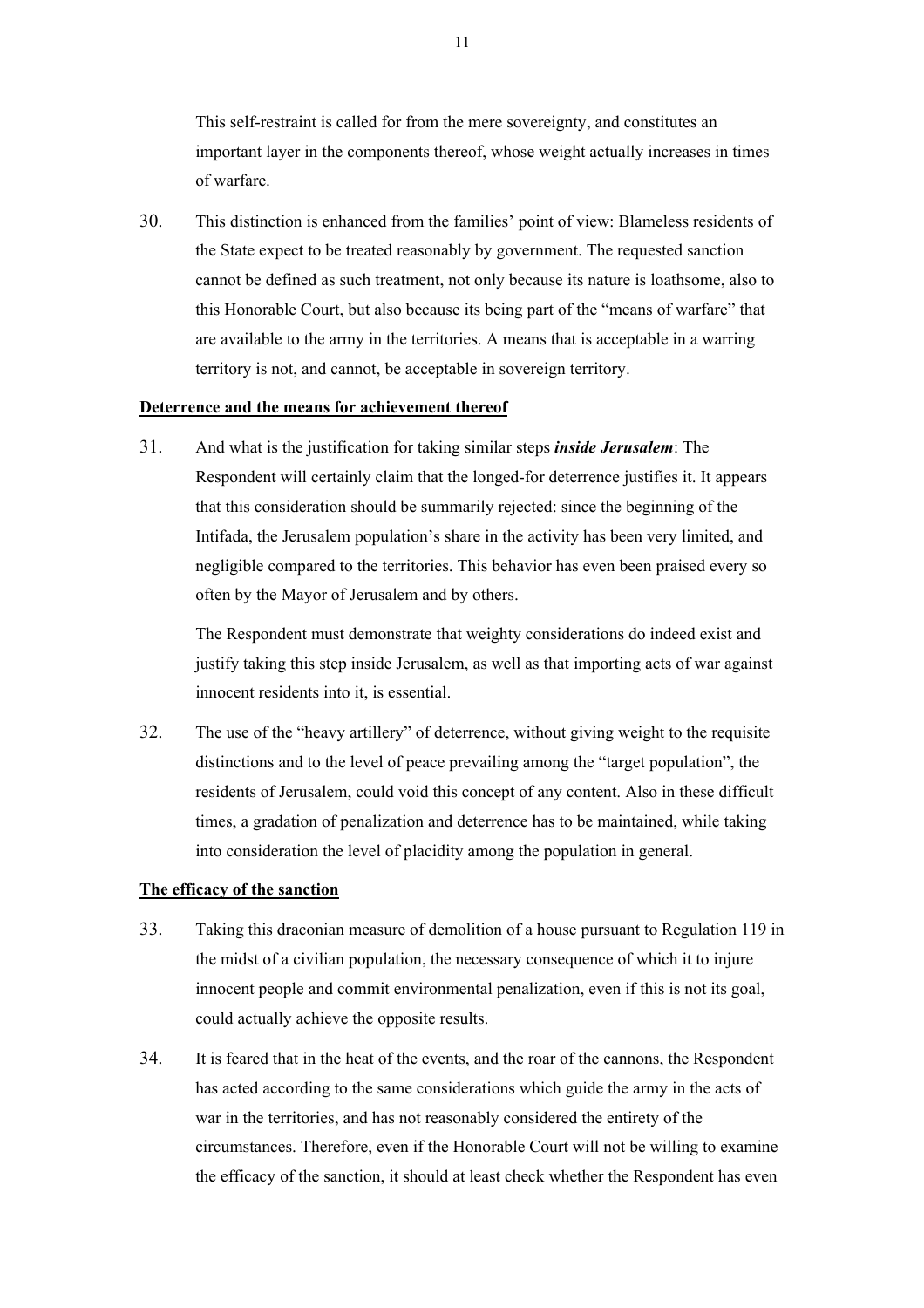considered the singularity of the case, in which the sanction is activated against residents of the State, in a relatively calm environment, and whether he had given the appropriate weight to the aforesaid.

#### **Preferring means that do not involve environmental penalization**

- 35. The Petitioners shall reiterate that the penalties which the suspect is expected to face, if he is convicted, are sufficient for achieving the deterrence hoped for, and that there is no need for additional steps, certainly not such that inflict serious injury also on family members.
- 36. The examination of the proportionateness and of the necessity of steps that are taken against the suspects, cannot be made by examining each sanction alone, and the Respondent has to specify whether the State has any intention of exercising additional sanctions: Only by examining the whole picture, and weighing the totality of all the means of deterrence and penalization, can it be assessed whether proportionateness and reasonableness have been kept, and whether it is possible to avoid exercising draconian sanctions, which constitute collective and indiscriminate punishment.

The aforesaid is stated because of the fomenting voices that have recently been heard, calling for the denial of residency (an intention frequently echoed by the Minister of the Interior), and even for the imposition of the death penalty, as was published in the media.

## **Danger to nearby buildings**

- 37. a. As stated in the affidavit attached hereto, most of the houses in the neighborhood have been built shakily, and without foundations. As may be inferred from the drawing attached *to the notice*, the demolition would be performed by the use of 30 demolition blocks, with a total weight of 15 kgs, and 5 irruption/shock charges, each with 6 blocks!
	- b. One gains the strong impression that the demolition is intended as a spectacle of blasts! Such conduct in the midst of a high-density civilian population is improper, and could inflict damage on the entire area, over and above the wrongdoing that it involves!
	- c. Against this argument, the Respondent notes, in his decision dismissing the objection, that:

**It should be noted that even prior to your objections, the GOC ordered a meticulous examination of the scope and manner of execution**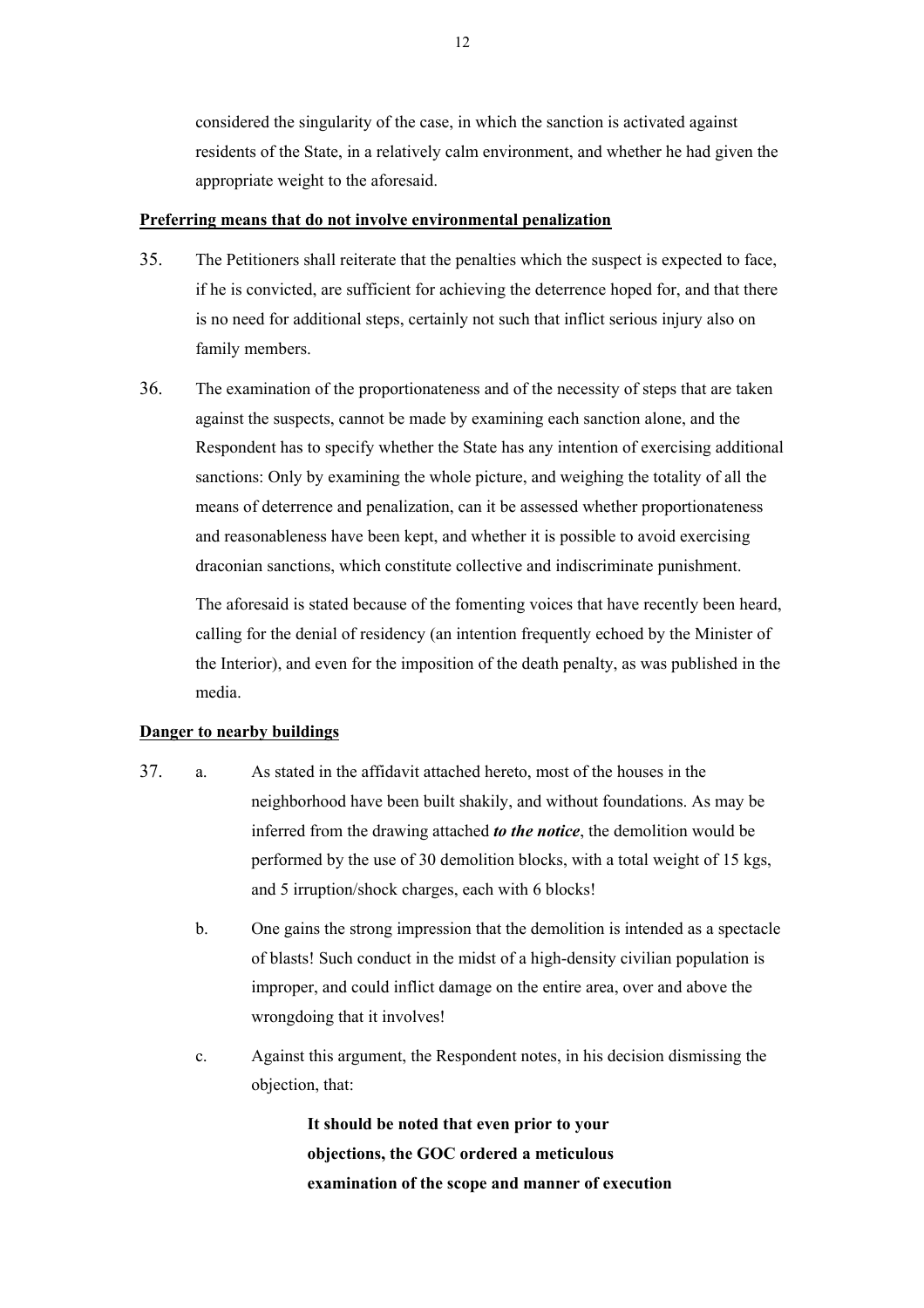**of the order, so as to avoid damaging nearby houses, and after receipt of your objections, the GOC even ordered the method of execution of the demolition modified, so as to ensure the aforesaid. The house will be demolished with a combination of demolition charges with a lesser weight than initially planned, and with bulldozers.**

The Petitioners shall claim that the aforesaid does not alleviate the fear: First, no engineer's opinion confirming the demolition in such method and ensuring that it will not damage the other houses was attached to the order. Second, the Respondent does not sufficiently specify the manner of execution of the order and the quantity of explosives that will be used.

- 38. The danger to neighboring buildings or to parts of the building that are not designated for demolition is, at least, a consideration which the Respondent has to weigh. In the *Sabih* affair, on p. 360, and see also HCJ 5510/92 *Turkeman v. GOC Central Command*, *Piskei Din* 48 (1) 217, the Court ruled, in the opinion of the Honorable Justice (as was his title then) Barak, that only the suspect's residential unit should be damaged, and since partial demolition of the building is not possible, the less drastic measure of sealing the building or, alternatively, the demolition thereof by the family, should suffice.
- 39. Alternatively, if the Honorable Court approves the demolition, with the said measures, then a responsible and independent opinion on the implications of the demolition should first be obtained.

In this regard, one should mention the case discussed in HCJ 6932/94 *Abu al-Rub v. The Military Commander for the Judea and Samaria Region*, *Taqdin-Elyon* 95 (1) 1292, in which the army undertook that the demolition operation would not damage the rest of the building, and the Court made do with that. Despite the aforesaid, the demolition caused severe damage to the other parts of the building, so much so that the Court charged the army with payment of damages.

#### **Discrimination**

40. The family of Popper, who slaughtered innocent laborers, did not hasten to vacate its house, since no such sanction was hanging over its head. Nor did it ever occur to the Goldstein family, which is even a resident of the territories, that it would have to seek alternative accommodation after its son slaughtered dozens of worshippers (and in this case, the matter of his **tombstone** enjoyed a "surgical" and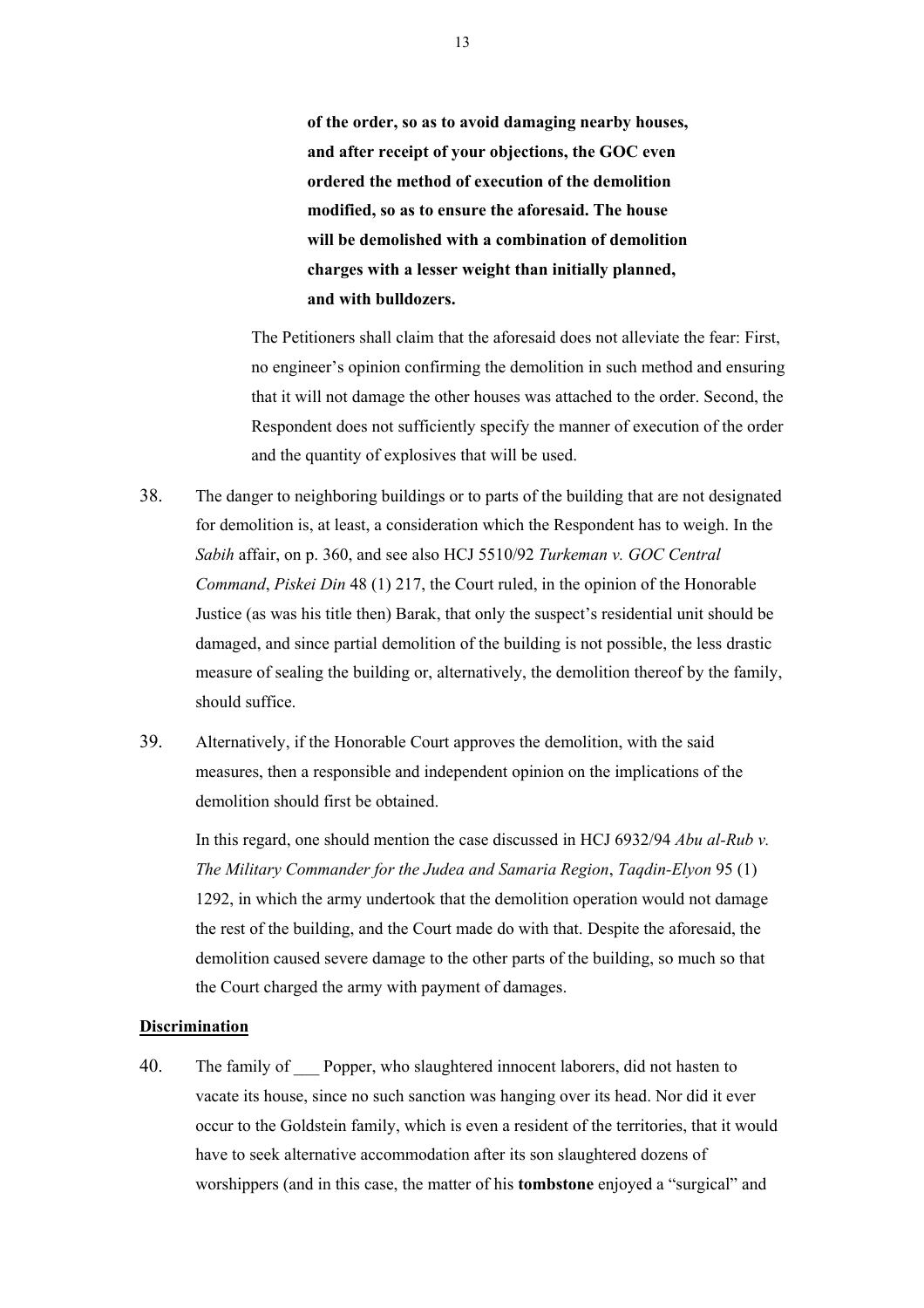restrained treatment). Also the organization that was recently exposed, wherein Jewish citizens had placed a bomb in a learning institution in Jerusalem, and conspired to commit other activities, required no particular response other than prosecution.

- 41. The authorities knew well how to preserve the "deterrence measures" available to them in the most severe cases, which cry for deterrence, for clear reasons: A state does not treat its residents as it does its enemies, even if the acts of the former are severe to the degree of treason, such as the organized sale of weapons and ammunition to terror organizations, by soldiers, of all people.
- 42. Against this argument, the Respondent states in his decision as follows:

**The performance of the said steps does not constitute wrongful discrimination. Without belittling the severity of the acts mentioned in your objections, which deserve the gravest condemnation, the acts attributed to your client, who acted as part of a group of murderers, are far more severe from the point of view of their consequences, the scope of the group members' actions and the long duration in which they lasted, as appears from the indictment filed in their case.**

However, this argument, which is not free of inaccuracies, cannot justify or explain the gap between the frequency of the activation of the Respondent's authority against Arabs, and the zero activation thereof against Jews. In any event, the comparison of the severity of the offenses does not justify using the sanction of demolition, and less severe measures should suffice.

- 43. Over and above the aforesaid, this argument does not stand in the case of Israeli residents. It cannot be said that this phenomenon is common among the Palestinian residents of Jerusalem to an extent justifying a deviation from the standard of "response" used against other residents of the State. The level of penalization in the courts is sufficient to provide the deterrence.
- 44. And if the above arguments are insufficient to deny the Respondent the authority to activate Regulation 119 against residents of Jerusalem, they at least require a close scrutiny of his considerations.

#### **Population in distress**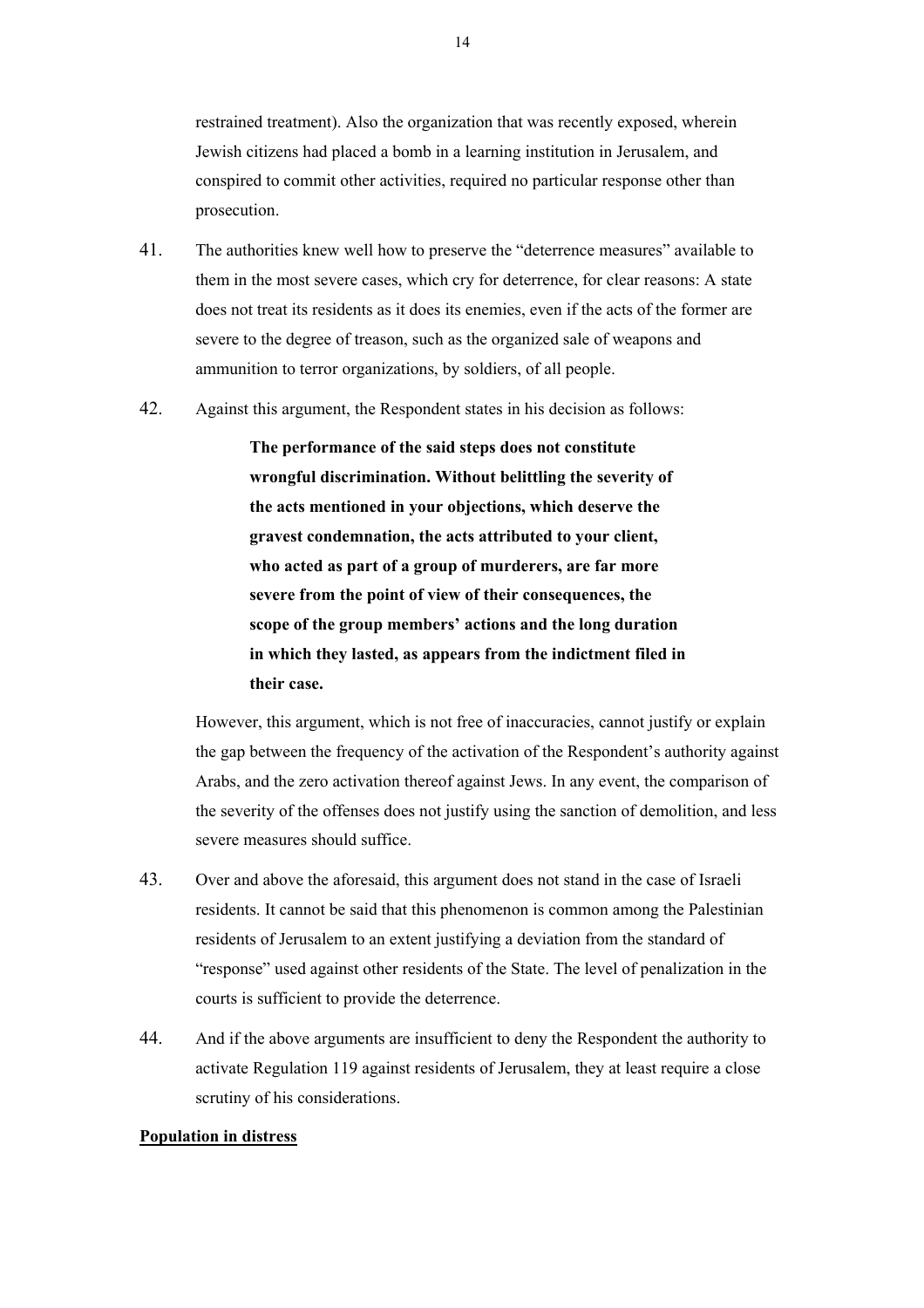45. The families, when coming before the Honorable Court, carry with them only their innocence, and therefore, also their rightfulness, as they understand it. However, they cannot be faithfully represented without presenting a small part of the reality of their lives. The neighborhoods in which the Respondent seeks to execute his deterrence arsenal of sealing and demolition are crying, rather, for construction and rescue: these are families living in neighborhoods of poverty and deprivation in the full sense of the word; unemployment-stricken neighborhoods, which suffer from dense construction, lack of planning and sub-standard living conditions, and today have lost more of their livelihood.

This obviously provides no justification for any act. However, one cannot ignore this reality when the Respondent seeks to further injure families that are suffering already. One cannot support the aforesaid without compromising the sense of justice!

#### **Law under cannon fire**

46. This Honorable Court has recently contemplated the issue of the deportation of residents of the territories to the Gaza strip (HCJ 7015/02 *Kifah Ajuri et al. v. Commander of the IDF forces in the West Bank et al.*). At the end of the judgment, the Honorable Court states the following, in the opinion of the Honorable Chief Justice A. Barak, which speaks for itself:

> *Second,* **the State of Israel is undergoing a difficult period. Terror is hurting its residents. Human life is trampled upon. Hundred have been killed. Thousands have been injured. The Arab population in Judea and Samaria and the Gaza Strip is also suffering unbearably… All of this is because of acts or murder, killing and destruction perpetrated by terrorists. Our heart goes out to Mrs. Kessler who lost her daughter in a depraved terrorist act and to all the other Israelis who have lost their beloved ones or have been themselves severely injured by terrorist attacks. The State is doing all that it can in order to protect its citizens and ensure the security of the region. These measures are limited. The restrictions are, first and foremost, military-operational ones. It is difficult to fight against persons who are prepared to turn themselves into living bombs. These restrictions are also normative. The State of Israel is a freedom-seeking democracy. It is a**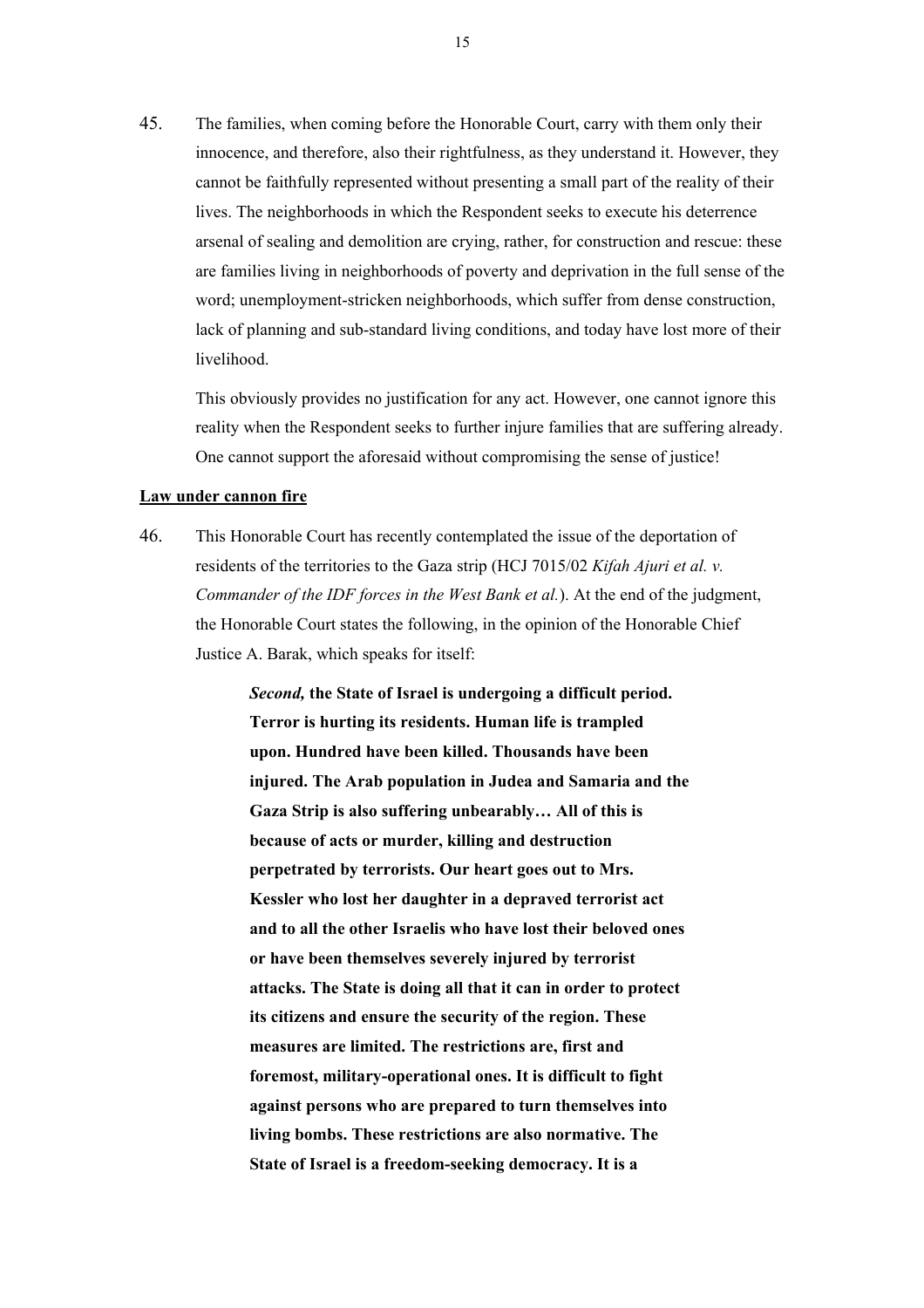**defensive democracy acting within the framework of its right to self-defence — a right recognized by the charter of the United Nations. The State seeks to act within the framework of the lawful possibilities available to it under the international law to which it is subject and in accordance with its internal law. As a result, not every effective measure is also a lawful measure. Indeed, the State of Israel is fighting a difficult war against terror. It is a war carried out within the law and with the tools that the law makes available. The well-known saying that 'In battle laws are silent' (inter arma silent leges — Cicero, pro Milone 11; see also W. Rehnquist,** *All the Laws but One***, 1998, at p. 218), does not reflect the law as it is, nor as it should be...** 

*Indeed, "… even when the cannons speak, the military commander must uphold the law. The power of society to stand against its enemies is based on its recognition that it is fighting for values that deserve protection. The rule of law is one of these values'* **(HCJ 168/91** *Morcos v. Minister of Defence***,** *Piskei Din* **45 (1) 467, at p. 470). "We have established here a law-abiding State, that realizes its national goals and the vision of generations, and does so**  *while recognizing and realizing human rights in general, and human dignity in particular***" (HCJ 3451/02** *Almadani v. Minister of Defence***,** *Piskei Din* **56 (3) 30, at p. 35). This was well expressed by my colleague, Justice M. Cheshin, when he said:** 

> **"We will not falter in our efforts on behalf of the rule of law. We committed ourselves by our oath to dispense justice, to be the servants of the law, and to be faithful to our oath and to ourselves. Even when the trumpets of war sound, the rule of law makes its voice heard" (***Sabih v. IDF Commander in Judea and Samaria***,** *Piskei Din* **50 (1) 353, at p. 369).**

**Indeed, the position of the State of Israel is a difficult one. Also our role as judges is not easy. We are doing all we can to balance properly between human rights and the security**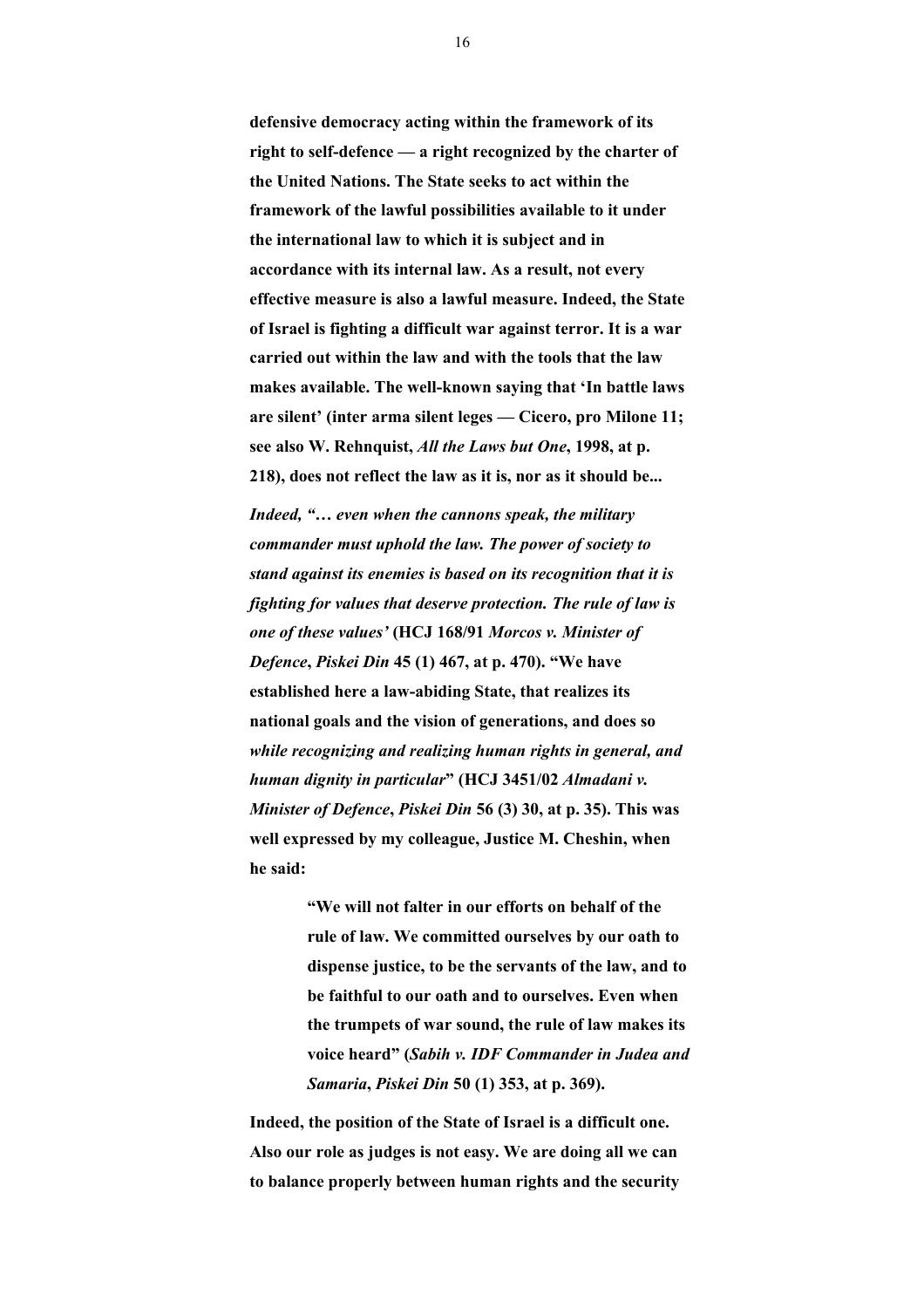**of the area. In this balance, human rights cannot receive complete protection, as if there were no terror,** *and State security cannot receive complete protection, as if there were no human rights. A delicate and sensitive balance is required. This is the price of democracy***. It is expensive, but worthwhile. It strengthens the State. It provides a reason for its struggle. Our work, as judges, is hard. But we cannot escape this difficulty, nor do we wish to do so. I discussed this in one case, where I said:** 

> **"***The decision has been placed at our door, and we must rise to the challenge. It is our duty to protect the legality of executive acts even in difficult decisions. Even when the cannons speak and the Muses are silent, law exists and operates, determining what is permitted and what forbidden, what is lawful and what unlawful. And where there is law, there are also courts that determine what is permitted and what forbidden, what is lawful and what unlawful***. Part of the public will be happy with our decision; another part will oppose it. It is possible that neither the former nor the latter will read the reasoning. But we shall do our work. 'This is our duty and this is our obligation as judges'." (HCJ 2161/96** *Sharif v. Home Guard Commander***,** *Piskei Din* **50 (4) 485, at p. 491, citing the remarks of then-Deputy-President Justice Landau in HCJ 390/79** *Dawikat v. Government of Israel***,** *Piskei Din* **34 (1) 1, at p. 4).**  [Translation: Supreme Court website]

And we shall add: It is for hours such as these, in particular, that the Court has been designed as a restraining and balancing factor.

When the cry of Sodom and Gomorrah rose to the Heavens, God was in no haste to eradicate them. "I will go down now, and see if they have done entirely according to its outcry, which has come to Me", He says (Genesis 18:21), and such statement has been construed by the Sages as attesting to the duty of conducing a factual inquiry and a hearing before the act (see the opinion of the Deputy President Elon, as was his title then, in the said HCJ 4112/90 on p. 638). And on the same matter, it was said: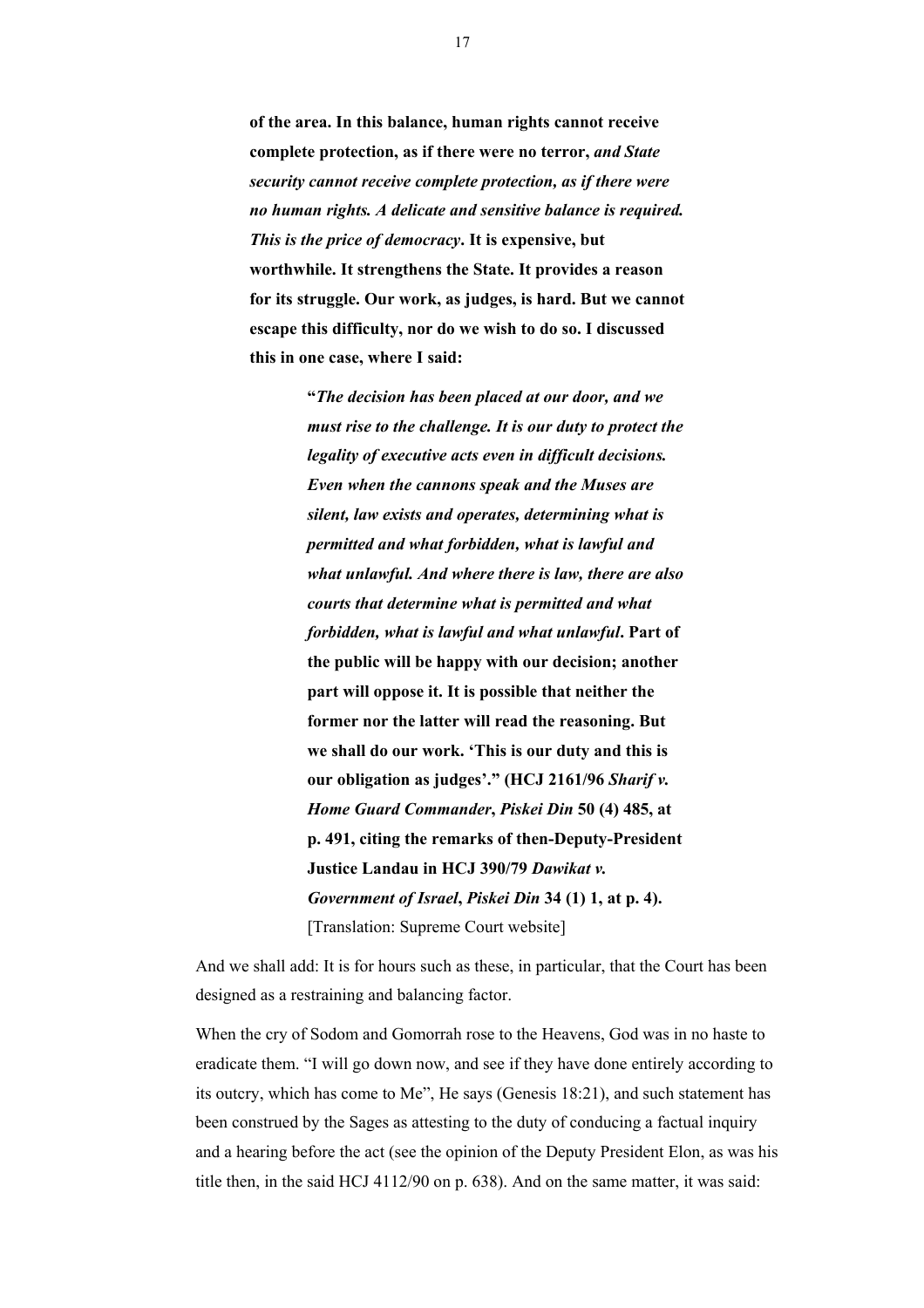**Far be it from You to do such a thing, to slay the righteous with the wicked, so that the righteous and the wicked are treated alike. Far be it from You! Shall not the Judge of all the earth deal justly?** (Genesis 18:25)

47. And even if the language of Regulation 119 permits such an act to be committed, to injure the innocent as a lesson for all to see, we are bound, and the Respondent is bound, to interpret and exercise the authority in the foregoing spirit. He should be wary of leaving a large family without shelter, and should pursue peace and security by other means.

So it was stated in this Honorable Court's case law, by the Honorable Justice Cheshin:

> **Since the beginning of our being, we have all known and memorized the same basic principle: Everyone shall bear his own crime and be put to death for his own sin. In the words of the Prophet: "The person who sins will die. The son will not bear the punishment for the father's iniquity, nor will the father bear the punishment for the son's iniquity; the righteousness of the righteous will be upon himself, and the wickedness of the wicked will be upon himself" (Ezekiel 18:20). There is no punishment without a warning, and punishments are inflicted only upon the offender himself. This is the Law of Moses, and it is written in the book of the Law of Moses: "The fathers shall not be put to death for the sons, nor the sons be put to death for the fathers" (2 Kings 14:6).**

**… Since the establishment of the State – and certainly so since the Basic Law: Human Dignity and Liberty – we read into the provisions of Regulation 119 of the Defence Regulations, read into it and embed in it, values which are our values, the values of a Jewish, free and democratic state. These values will lead us directly to the ancient times of our people, and our times are like those times: They shall say no more that the fathers have eaten sour grapes, and the children's teeth are set on edge. Each man who eats sour grapes, his teeth will be set on edge.**